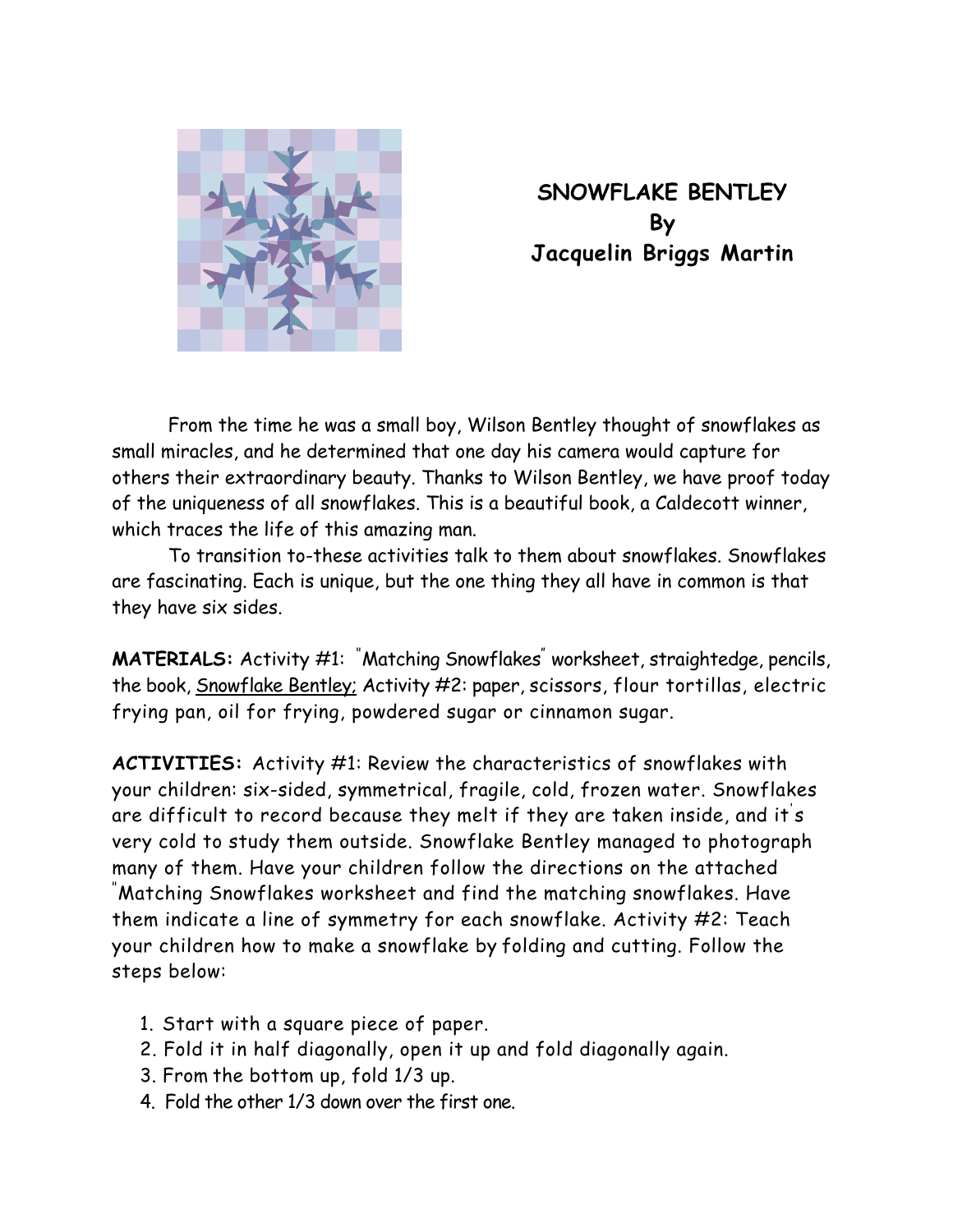5. Make a perpendicular cut from the base to the place where the two folds overlap at the top.

- 6. Make wedge-shaped cuts on all sides.
- 7. Unfold.

Once your students have practiced on paper, they are ready for "Edible Snowflakes" . Fold flour tortillas as if you were making paper snowflakes and carefully cut out the patterns. Fry in hot oil and drain on paper towels. When cool, sprinkle with powdered sugar or plain sugar and cinnamon. Janice Lynch, Nokomis. IL.

ART CONNECTION: Cut paper snowflakes.

## **STANDARDS:**

NCTM: 2a, 4a, 4d, 9a, 9b, 9d, 10a, 10d, 12c,12d BSL: 4.1, 4.2, 4.7, 9.3, 9.9, 12.1, 12.5, 12.6 SCS: Al, A2, B1, B2, D1, El, E2, H2, H5

**EXTENSION:** write "diamante" or "triamante" poems.

**WEBSITE:** This site was created by a Toyota Tapestry Grant. It is "Frosted Flakes: The Science of Snowflakes." http://www.ux1.eiu.edu/~cxtdm/met/snow/flakes.html Click on Snowflake Applet and watch a snowflake grow in different cloud layers. This website is snowscrystals.com. http://www.its.caltech.edu/~atomic/snowcrystals/ This link takes you to a guide to snowflakes. http://www.its.caltech.edu/~atomic/snowcrystals/class/class.htm

Martin, Jacquelin Briggs. Snowflake Bentley. [921 Ben] Illus. by Mary Azarian. NY: Houghton Mifflin, c1998. I5BN#0395861624 a biography of a selftaught scientist who photographed thousands of individual snowflakes in order to study their unique formations.

Melling, David. The Tale of Jack Frost. [\* Mel] NY: Barron's, c2003. ISBN#0-7641-5675-6 A very little bay with snow-white skin surprises his new forest friends because he knows how to work real magic.